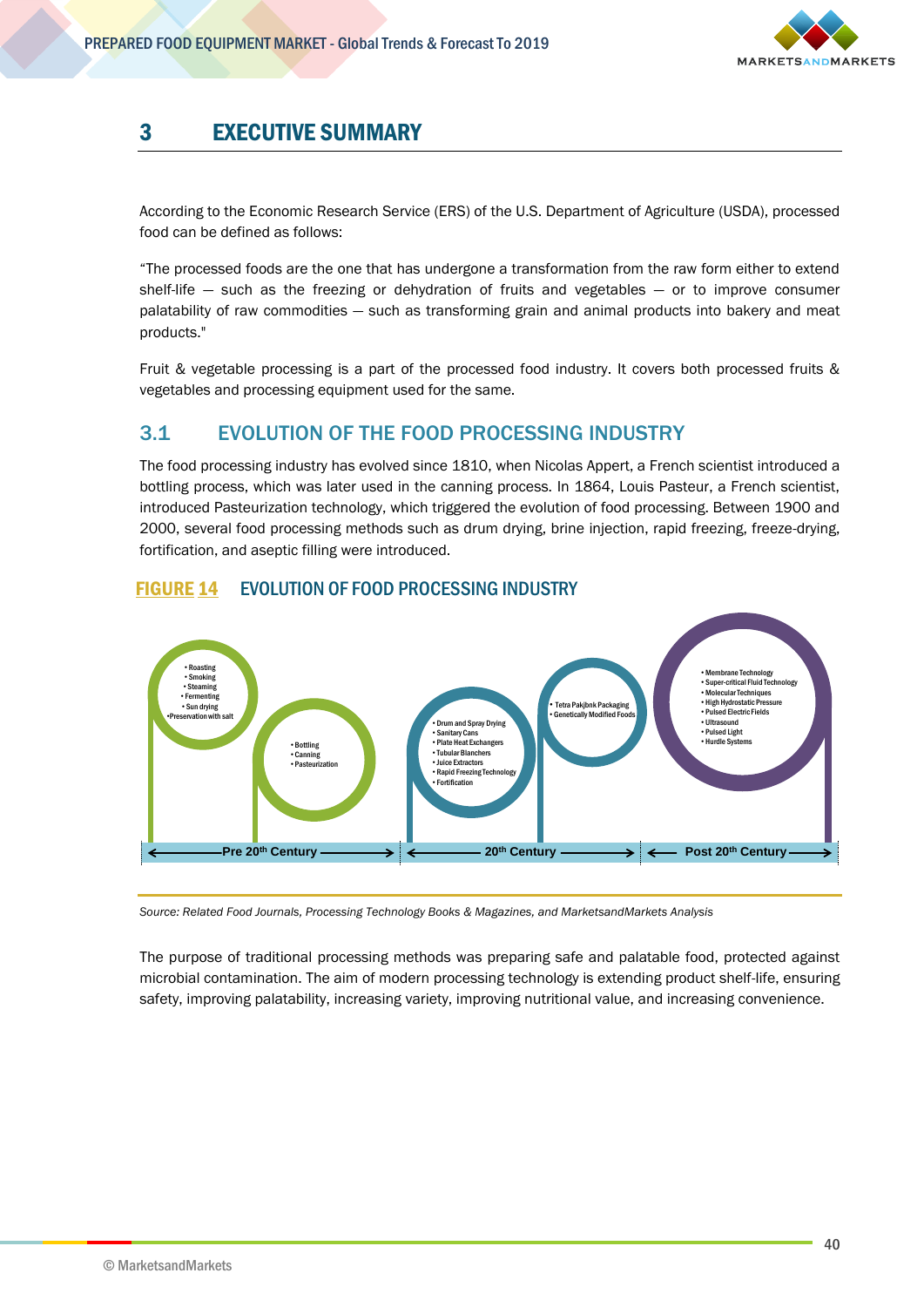

## 3.2 PROCESSED FRUITS & VEGETABLES

According to the FDA, fresh fruits & vegetables, and fresh cut fruits & vegetables are defined as follows:

Fresh fruits & vegetables: "Fresh produce that is likely to be sold to consumers in an unprocessed (i.e., raw) form. Fresh produce may be intact, such as whole strawberries, carrots, radishes, or tomatoes, or cut from roots or stems during harvesting, such as celery, broccoli, lettuce, or cauliflower."

Fresh cut fruits & vegetables or fresh cut produce: "Fresh fruits and vegetables for human consumption that have been minimally processed and altered in form by peeling, slicing, chopping, shredding, coring, or trimming, with or without washing, prior to being packaged for use by the consumer or a retail establishment (e.g., pre-cut, packaged, ready-to-eat salad mixes). Fresh-cut produce does not require additional preparation, processing, or cooking before consumption, with the possible exception of washing or the addition of salad dressing, seasoning or other accompaniments."

This report covers fruits & vegetables that are fresh and cleaned, fresh cut, canned, frozen, and processed. The processed segment covers products such as dehydrated, dried, pickled, and juices. Fresh fruits & vegetables are cleaned and packaged to increase their shelf-life. These products are sold by export and import, as well as in retail outlets such as supermarkets, hypermarkets, and convenience stores.

The processed fruits & vegetables market was valued at \$189,270.5 million in 2013, and is projected to grow at a CAGR of 3.7% from 2014 to reach \$234,691.6 million by 2019.

The growth of the processed fruits & vegetables market is primarily triggered by the following:

- **Increasing disposable income**
- Growing middle-class population
- **Benefits offered by processed fruits & vegetables compared to other processed foods**
- Introduction of technologically-advanced products

However, factors such as the high prevalence of contamination and higher selling price of the finished product are restraining the growth of this market.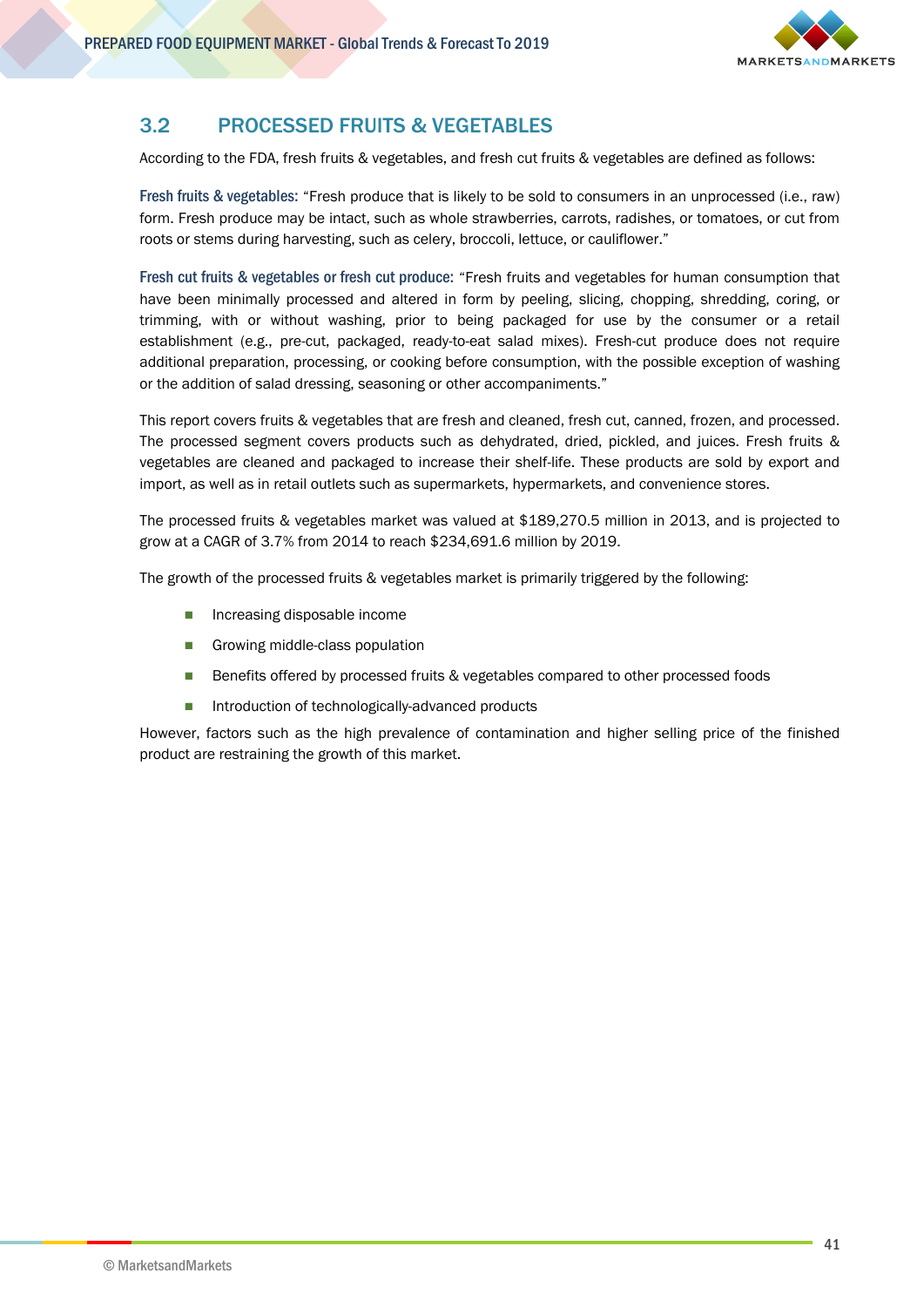

#### FIGURE 15 PROCESSED FRUITS & VEGETABLES MARKET SNAPSHOT (2014 VS. 2019): VEGETABLES SEGMENT DOMINATED THE MARKET



*Source: Research Journals, Company Publications, Company Websites, Food Magazines, Expert Interviews, and MarketsandMarkets Analysis*

On the basis of type, the processed fruits & vegetables market has been segmented into fruits, vegetables, and others that are available as fresh, canned, frozen, fresh cut, dried/dehydrated, and convenience products. The vegetables segment accounted for the largest share—39%— of the processed fruits & vegetables market in 2013, and is poised to grow at the highest CAGR of 3.8% from 2014 to 2019.

In this report, the processed fruits & vegetables market is broadly segmented by type, product type, and region. The market is projected to grow due to the following factors:

- **Increasing health concerns**
- **Environment-friendly aspects**
- **Innovative production practices**
- New product offerings
- **n** Increased availability
- **Preference for convenience food products due to busy lifestyles**

The processed fruits & vegetables market is dominated by various players, depending on their core competencies. The key manufacturers of products in this market are ConAgra Foods, Inc. (U.S), Dole Food Company, Inc. (U.S.), Greencore Group plc (Ireland), Olam International Limited (Singapore), and Nestlé S.A. (Switzerland). The key suppliers/retailers that offer these products include Gourmet Foods International (U.S.), Roland Foods (U.S.), Safeway, Inc. (U.S.), and The Kroger Company (U.S.).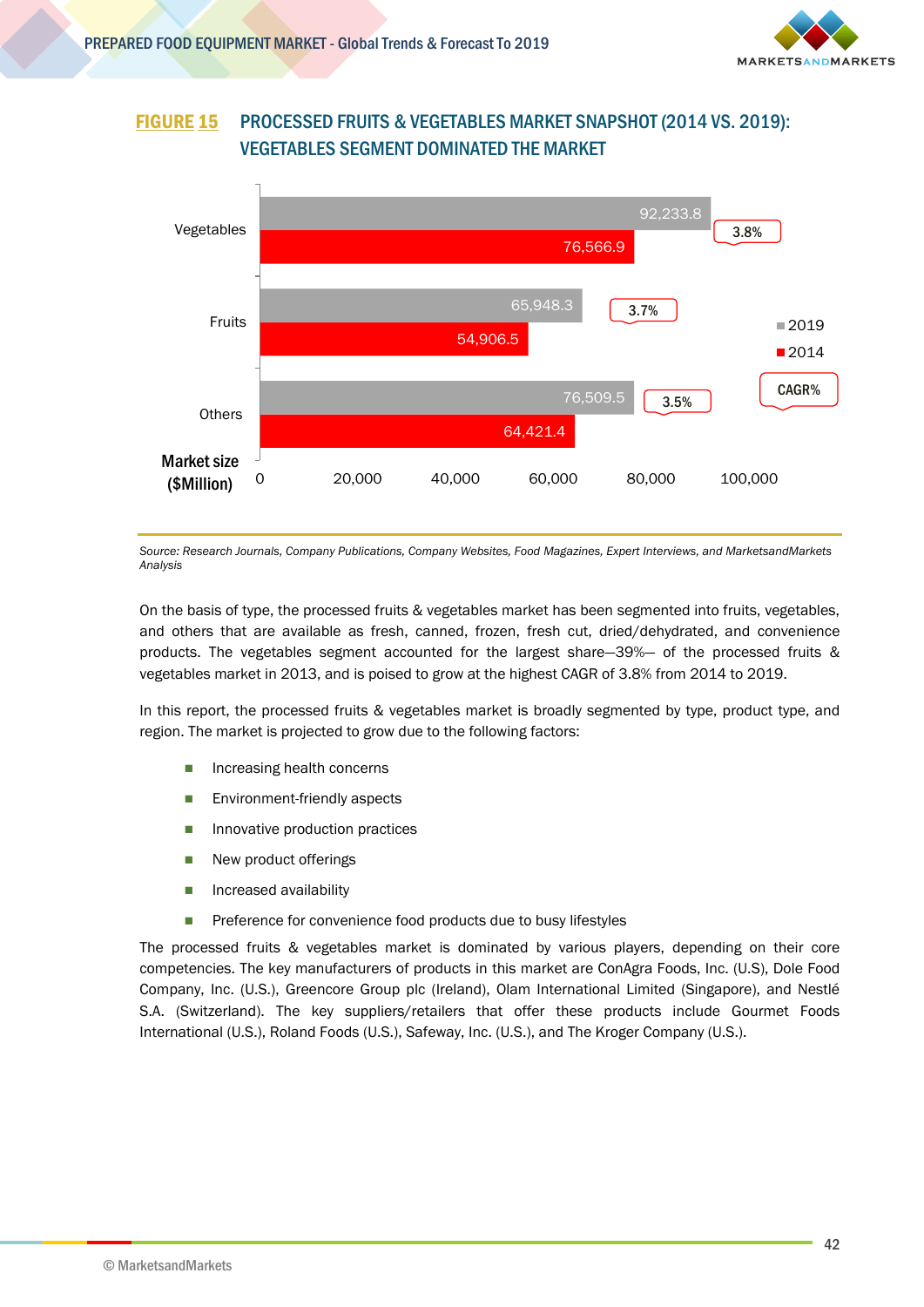

### FIGURE 16 PROCESSED FRUITS & VEGETABLES MARKET SHARE (VALUE), GEOGRAPHICAL OVERVIEW, 2014



*Source: Research Journals, Company Publications, Company Websites, Food Magazines, Expert Interviews, and MarketsandMarkets Analysis*

The North American market accounted for the largest share of processed fruits & vegetables consumption, and was valued at \$60,839.4million in 2014. Factors such as large population and the consequent increase in demand for food, rapid adoption rate of advanced technologies producing varieties of processed fruits & vegetables, increase in the number of fruit & vegetable processing firms, rising health and environmental concerns, and government intervention is driving the European processed fruits & vegetables market.

The Asia-Pacific market is projected to grow at the highest CAGR of 5.2% from 2014 to 2019. This growth is propelled by factors such as the growing middle class population, rise in health and environment concerns, increasing number of global F&B players, and the increasing adoption of digital and online marketing.

As compared to developed markets, developing markets in Latin America and RoW are estimated to grow at a moderate CAGR between 3.8% and 1.2% during the review period.